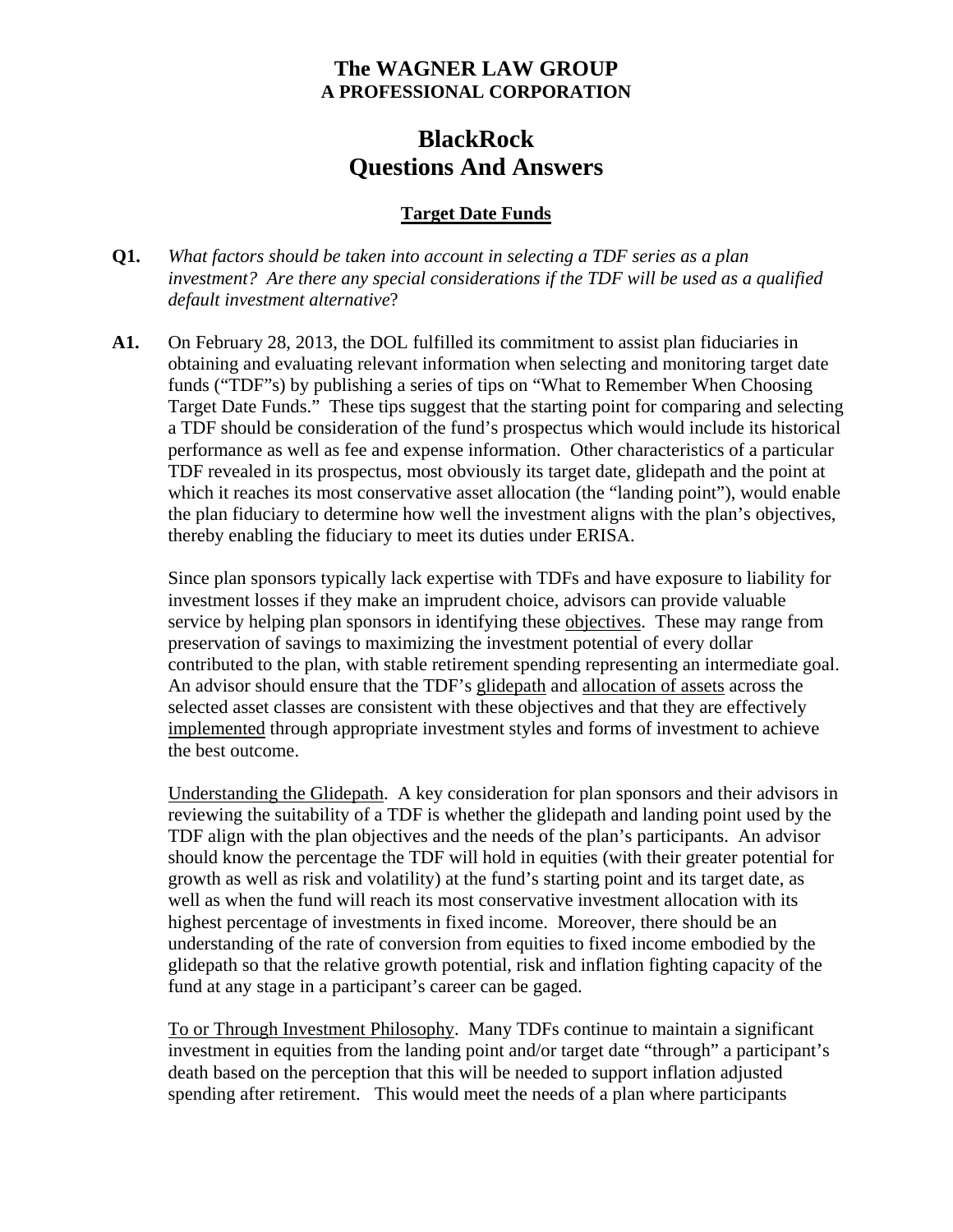gradually draw down account balances over a period of years. On the other hand, if a plan's participants have shown a pattern of cashing out when they retire, a TDF whose most conservative investment allocation will be attained at or near retirement age (thereby reducing the volatility of account balances at that time) may be a more appropriate choice.

Investment Strategy and Other Fund Characteristics. The DOL also wants plan sponsors to understand the TDF's investment strategy reflected by, among other things, the asset classes established to achieve diversification. For example, a sponsor should know if asset classes other than equity and fixed income securities are represented, such as potentially inflation resistant real estate. Further, investment style, such as whether the TDF's underlying investments are actively or passively managed, as well as the form of the underlying investments, *e.g*., mutual funds, ETFs, collective trusts or separately managed accounts, should be examined for their effect on such critical issues as fees and expenses.

TDF Modifications. The DOL also recommends that plan fiduciaries periodically review whether there have been any significant changes to a target date fund's characteristics or the plan's objectives since the fund's original selection. Fund modifications requiring attention include changes in the management team or a shifting of the fund's investment strategy, as well as whether or not the original investment strategy has been effectively implemented. A change to the target date fund or to the plan's objectives for the fund could require that the fund be replaced.

Proposed QDIA Regulation. In November 2010, the DOL proposed that for any TDF selected as a plan's QDIA, the QDIA notice would need to contain disclosures explaining how its asset allocation changes over time and when its landing point would be reached, as well as include an illustration of the fund's glide path. If the name of the TDF includes a reference to a particular date (*e.g.*, "Retirement 2050 Fund"), the QDIA notice would also need to explain the relevance of the date and the intended age group. If applicable, the QDIA notice would also need to include a disclaimer that the target date fund may lose money near and following retirement.

Although the DOL's proposal focuses on target date disclosures, it would also require general changes to the QDIA notice requirement that would apply to any type of QDIA (*e.g.*, balanced fund). As proposed, with respect to any default investment choice selected as the plan's QDIA, the QDIA notice would need to describe the investment's objectives and principal strategies, including the types of assets held by the investment choice. The QDIA notice would also need to include historical investment performance and a disclaimer that past performance is not necessarily an indication of how the investment will perform in the future. The DOL has informally indicated that it does not intend to develop a "model" target date disclosure for a plan's QDIA notice or the appendix to the annual comparative chart.

The Wagner Law Group – Focusing on ERISA, Employee Benefits, Executive Compensation, Estate Planning and Employment Law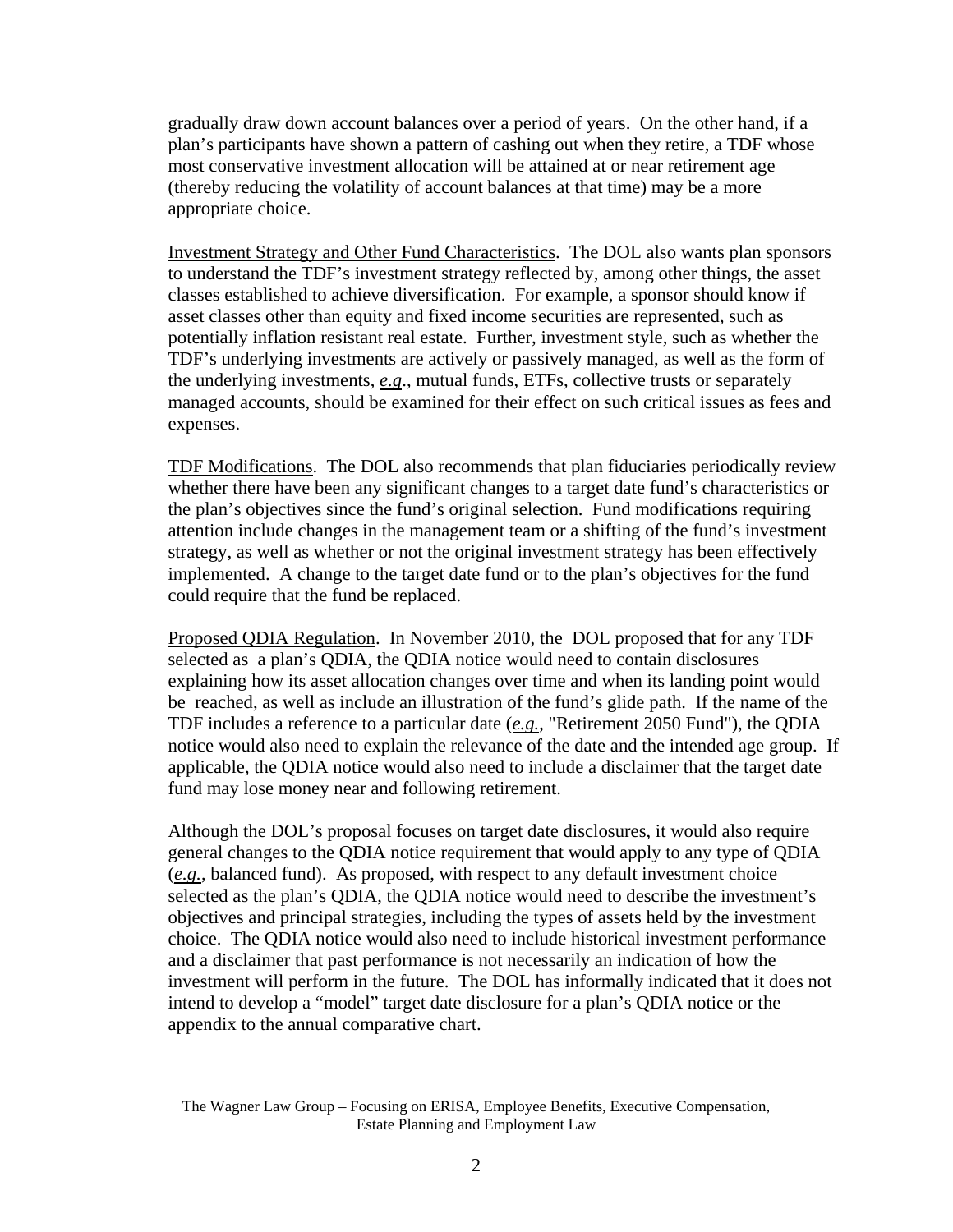#### **Definition of Fiduciary**

- **Q2.** *The DOL has promised to redefine the term, "investment advice fiduciary." Who qualifies as a fiduciary? What does it means to be one? What kind of changes do you see making their way into the DOL's new proposed regulation?*
- **A2.** The DOL's proposal to expand the regulatory definition of who is an "investment advice fiduciary" is part of its campaign to eliminate conflicts in the 401(k) industry. Under this definition, your actions control your status, and you are deemed a fiduciary if you provide any "investment advice." The existing definition of investment advice imposes a fivefactor test under which a person receiving a fee or other compensation from a plan must: (i) render advice as to the value of securities or other property, or make recommendations as to the advisability of investing in, purchasing or selling securities or property, (ii) on a regular basis, (iii) pursuant to a mutual agreement, arrangement or understanding, with the plan or its fiduciary that (iv) the advice will serve as a primary basis for investment decisions with respect to plan assets, and (v) the advice will be individualized based on the particular needs of the plan.

The regular basis and primary basis prongs of this test are particularly important. This was illustrated in the 2007 case of *Ellis v. Rycenga Homes* which applied these factors to a set of facts where periodic meetings between a broker and a plan trustee over the course of a 20 year relationship resulted in the plan's consistently following the broker's suggestions. This led to the court's holding that the broker was a fiduciary, because of the regularity of the advice and the plan's heavy reliance on the adviser.

Under the DOL's proposed rulemaking, however, an adviser would have been deemed a fiduciary if there were any understanding that the advice could be considered in connection with the plan's investment decisions, even if not provided on a regular basis. Thus, even one-time casual advice could trigger fiduciary status. The DOL's September 19, 2011 announcement that the fiduciary advice regulations would be re-proposed signaled that certain problematic areas of the original proposal would be addressed, if not fixed. If the reproposed regulations are similar to the original, many non-fiduciary advisers could, for the first time, find themselves subject to ERISA's fiduciary standards. Among other things, these new ERISA fiduciaries would not be able to receive variable compensation, including 12b-1 fees and other similar types of compensation.

Given the DOL's desire for fundamental change, the "primary basis" standard of the current rule is not likely to be retained, even though the DOL appears to recognize that investment advice under the revised rule should exclude advice not delivered on an individual basis. The American Bar Association Section of Taxation recently recommended a compromise solution, some form of which could well be adopted. Under this proposal, there would have to be an understanding on the part of a provider that the advice to be rendered will be a "substantial consideration" by a plan or a plan fiduciary in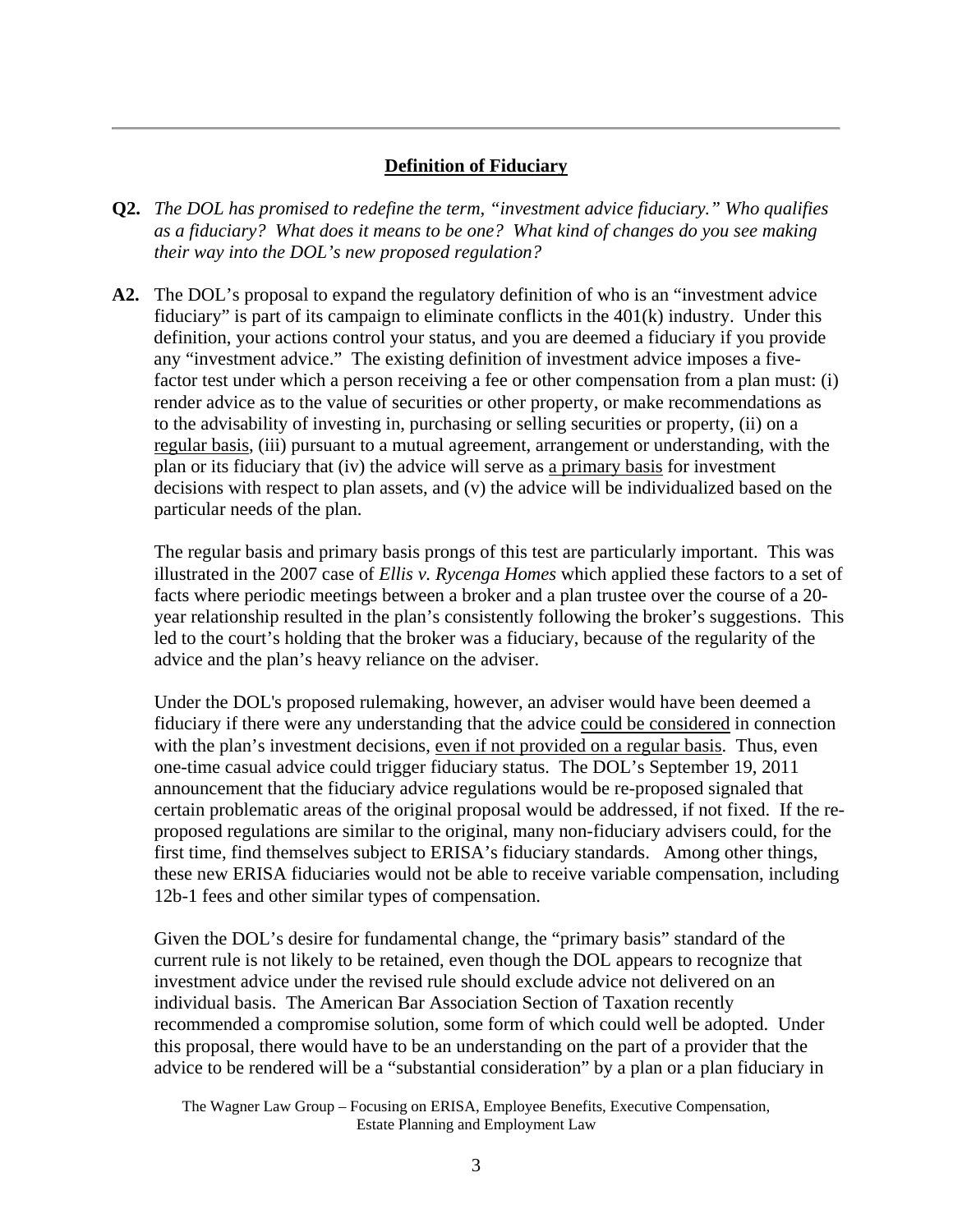connection with an investment management decision. For this purpose, "substantial consideration" would not rise to the level of a "primary basis" but would be more than a "material consideration."

The DOL announcement that the fiduciary regulation would be re-proposed stated that the revised rules would, among other things, clarify that fiduciary advice is limited to individualized advice directed to specific parties. Assuming the mutuality requirement of the current regulation is also eliminated, the ABA Tax Section also recommended an express requirement that advice be individualized, thereby incorporating the concept of privity between plan and adviser. This would address the fear that liability claims could be asserted based on the proffer of general information that happens to be used by a plan in the context of a securities purchase, even though the information is available to all comers. Without such a privity requirement, plans are likely to find that sources of information to which they now have access will no longer be available and that investment professionals will be far less free in offering their views.

If an individualized advice requirement is adopted, the DOL may seek to protect plans from a misunderstanding as to whether an adviser is acting in a fiduciary capacity by conditioning exclusion from fiduciary status on delivery of a notice that the information or advice is not intended to be fiduciary advice. The ABA Tax Section thinks that this notice could be incorporated in the 408(b)(2) disclosure materials, but one can imagine the DOL requiring such notice closer to the time the advice is given.

## **Tax Reform**

- **Q3.** *With the size of the deficit a contentious political issue, all suspect that the tax incentives for retirement plans will likely change in the near future. What are key pending legislative proposals that will affect the tax treatment of retirement plans?*
- **A3. 401(k) Tax Advantages.** The amount of tax revenue forgone on account of retirement plans is very large and this makes 401(k) plans an easy target for revenue raising initiatives. Retirement saving through a 401(k) plan is tax-advantaged because the government generally taxes neither the original plan contributions nor the investment returns on those contributions until they are paid as benefits. Since the budget process looks at revenues and expenditures within a ten-year window, and the payment of most retirement benefits occurs outside that window, the amount of taxes forgone because of 401(k) contributions tends to be viewed as a permanent expenditure. As pressure builds to control the federal deficit, legislative proposals will be considered to reduce the tax cost of the retirement plan expenditure.

**Current Limitations.** The tax code already contains various limitations on 401(k) plan contributions that could be adjusted for the purpose of reducing tax expenditures (which, by the way, is another name for a tax increase). For example, in the case of 401(k) plans, the maximum amount of annual contributions from all sources for any employee is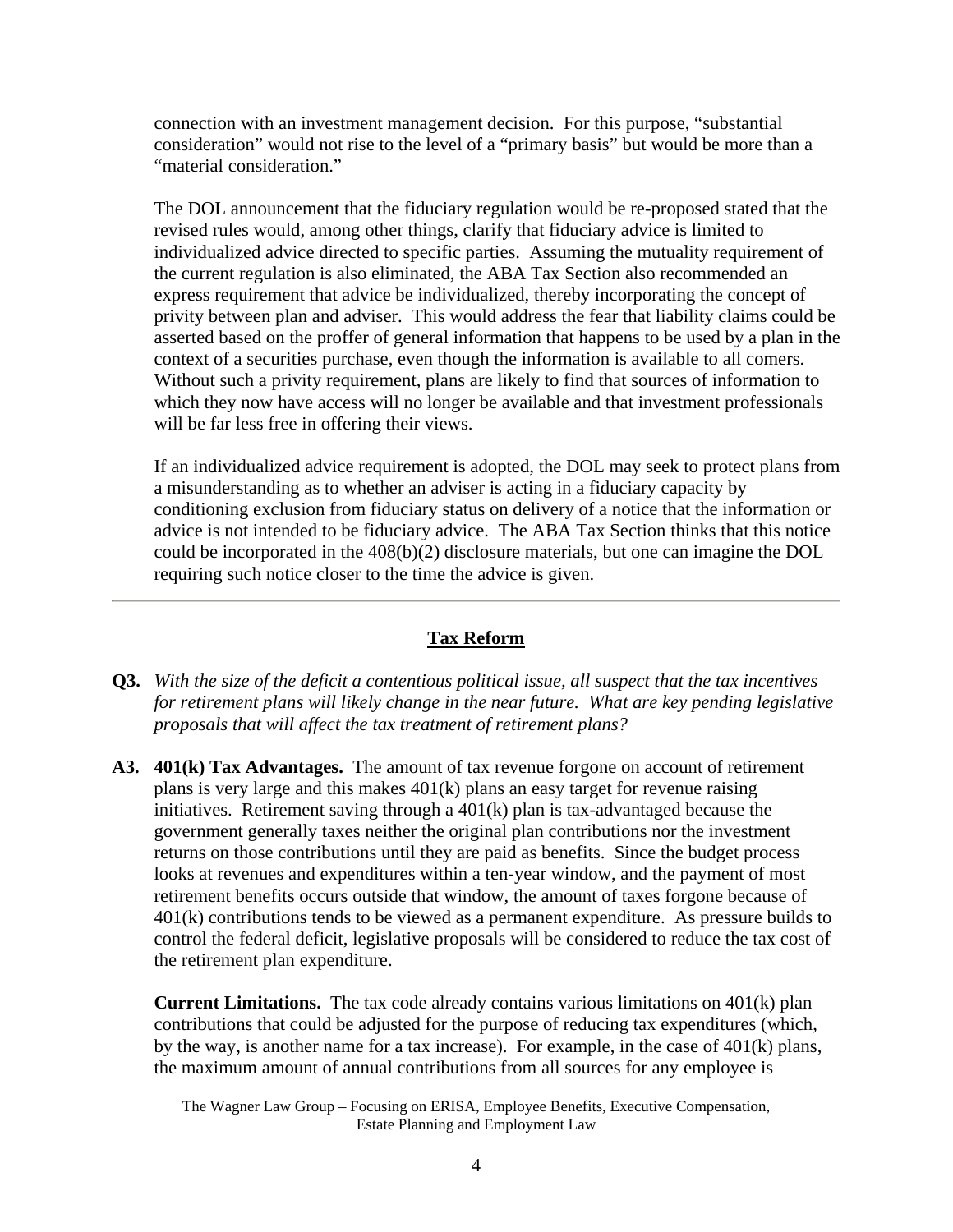currently \$51,000, and the limit increases to \$56,500 if the employee is at least 50 years old. The limit on annual contributions includes elective deferrals by participants which themselves are capped at \$17,500. Another limitation subject to being reduced by legislation is the cap on the plan sponsor's deduction for contributions to a 401(k) plan equal to 25% of the compensation otherwise paid during the taxable year to the plan's participants. Further, compensation in excess of \$255,000 cannot be considered in calculating contributions to a participant's plan account. Over the years, Congress has raised or lowered these amounts depending on the needs of the time. However, the most threatening tax reform proposals would not simply adjust the current limits. Rather, the new tax reform proposals would fundamentally change the way the limits are calculated.

**20/20 Cap.** Consider, for example, the so-called 20/20 Cap proposed by the National Commission on Fiscal Responsibility and Reform. The 20/20 Cap would limit the maximum excludable contribution to a defined contribution plan to the lesser of \$20,000 or 20% of income. This proposal applies to both employee elective deferrals as well as nontaxable employer contributions. The 20/20 Cap is hard on high earners; if you earn \$100,000 per year, the most that can be put into your 401(k) account is \$20,000.

**Refundable Tax Credit.** Brookings Institution has also designed a much-discussed refundable tax credit proposal that would shift the demographics of those receiving the tax benefits of the retirement plan tax expenditure from a perceived slant favoring highly compensated employees. Under this tax reform proposal, all employer and employee contributions would be included in gross income without any deductions and exclusions. In their place, a flat-rate refundable tax credit would be deposited directly into a plan participant's retirement savings account. Although the current contribution limits would not change, the refundable tax credit would benefit low earners at the expense of the more highly compensated. Critics have noted that this would seriously diminish the incentive many employers have to maintain qualified plans.

**28% Tax Benefit Cap.** The Obama Administration's FY 2014 budget proposes to limit the tax value of any particular tax deductions and exclusions to 28% of the specified item's amount in order to increase taxable income that would otherwise be subject to a maximum 39.6% tax rate. This proposal, which originated in the 2013 budget, would apply to 401(k) contributions (as well as health care contributions), regardless of who makes them. Thus, a taxpayer subject to a top 39.6% tax rate would pay an 11.6% tax (39.6% - 28%) on the value of any  $401(k)$  contributions. Under this proposal, those receiving the highest contributions to their 401(k) accounts could be subject to an additional \$6,554 in tax liability. Critics of the Administration's proposal were quick to point out that it contains an element of double taxation in that the same plan contributions would be taxed again when withdrawn from the plan.

**Conclusion.** The 20/20 Cap, refundable tax credit, Administration's 28% tax value cap, and other tax reform proposals represent a fundamental reduction of the incentives for maintaining a qualified plan. Such cutbacks in the tax incentives for retirement plans seem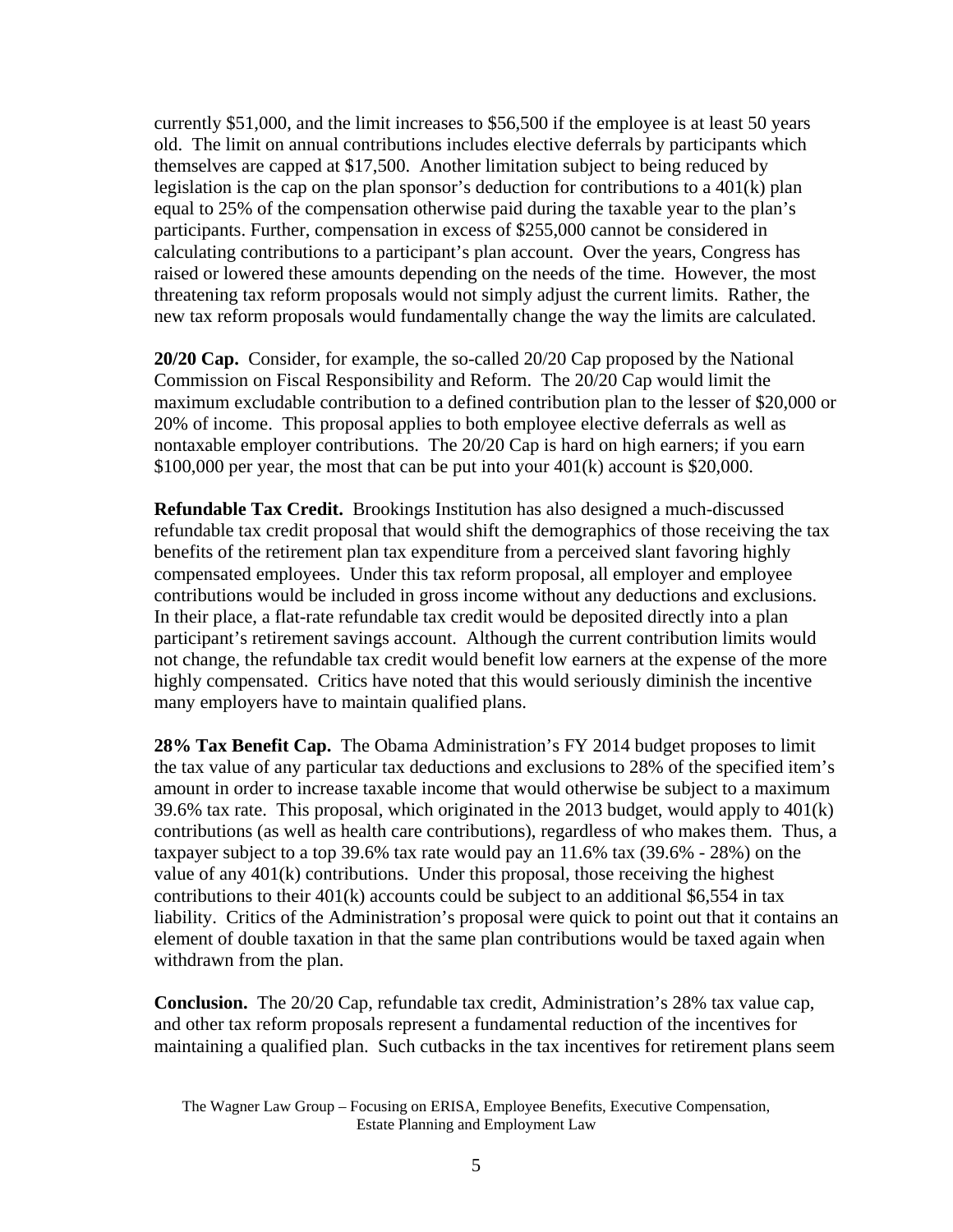to be the order of the day and have the potential to reduce the role of employers and to shrink the system.

- Q4. *What initiatives are being made at the state level that affect retirement benefits? Are there any Federal proposals that complement or mirror local initiatives?*
- A4. **NCPERS Proposal**. The National Conference on Public Employee Retirement Systems (NCPERS) has proposed amendments to ERISA and state laws allowing the establishment of state-sponsored multiple employer cash balance plans covering private-sector workers. The NCPERS proposal, or ones like it, are being considered by several state legislatures. The target group that this proposal seeks to benefit consists of employees of small employers that do not have access to pension plans. The assumption is that they would benefit from a state's bargaining power, experience and expertise.

The NCPERS Secure Choice Pension ("SCP") initiative is a bolder variation of prior proposals for state-run plans (involving voluntary contributions to DC plans) in that it entails a cash balance plan design requiring employer contributions to fund an annual salary credit of 6% of compensation plus minimum interest credits of 3% per year with potentially higher interest credits up to the yield on 10 year Treasury Bills plus 2%. Amounts contributed plus earnings credited to the participant's account would be guaranteed, although the allocation and interest crediting rates can be adjusted prospectively to better reflect benefit and financial needs. Although employer participation would be voluntary, withdrawal liability would be assessed on terminating employers as under a multiemployer plan.

There is uncertainty as to how SCP plans would operate where assets are not sufficient to fund the promised lifetime benefit. One possibility that is mentioned in this regard is cutting back benefits, but this may not be realistic if employees have been promised statebacked benefits. Extending amortization periods for funding purposes is another technique that is mentioned. Ultimately, however, the states will be subject to the unfunded liabilities of SCP plans. The possibility that responsibility for private-sector pensions would be shifted to taxpayers at a time when states are struggling to meet the demands of public employee systems is a major political weakness of the SCP proposal.

**California Secure Choice**. In September 2012, California enacted an auto-IRA program to be administered by the state in which employers with 5 or more employees and no other retirement plan will be required to participate. Employees are automatically enrolled and contribute 3% of pay unless they opt out. There is a state-guaranteed investment return. Contributions will be pooled and invested by investment managers selected by the state which may end up being CALPERS. Implementation of the program is conditioned on receiving an IRS ruling that contributions will be pre-tax and DOL approval that the program is not an ERISA plan.

**Other States**. In Massachusetts, 2012 legislation authorizes the state treasurer to create a multiple employer defined contribution plan that will receive contributions from non-profit

The Wagner Law Group – Focusing on ERISA, Employee Benefits, Executive Compensation, Estate Planning and Employment Law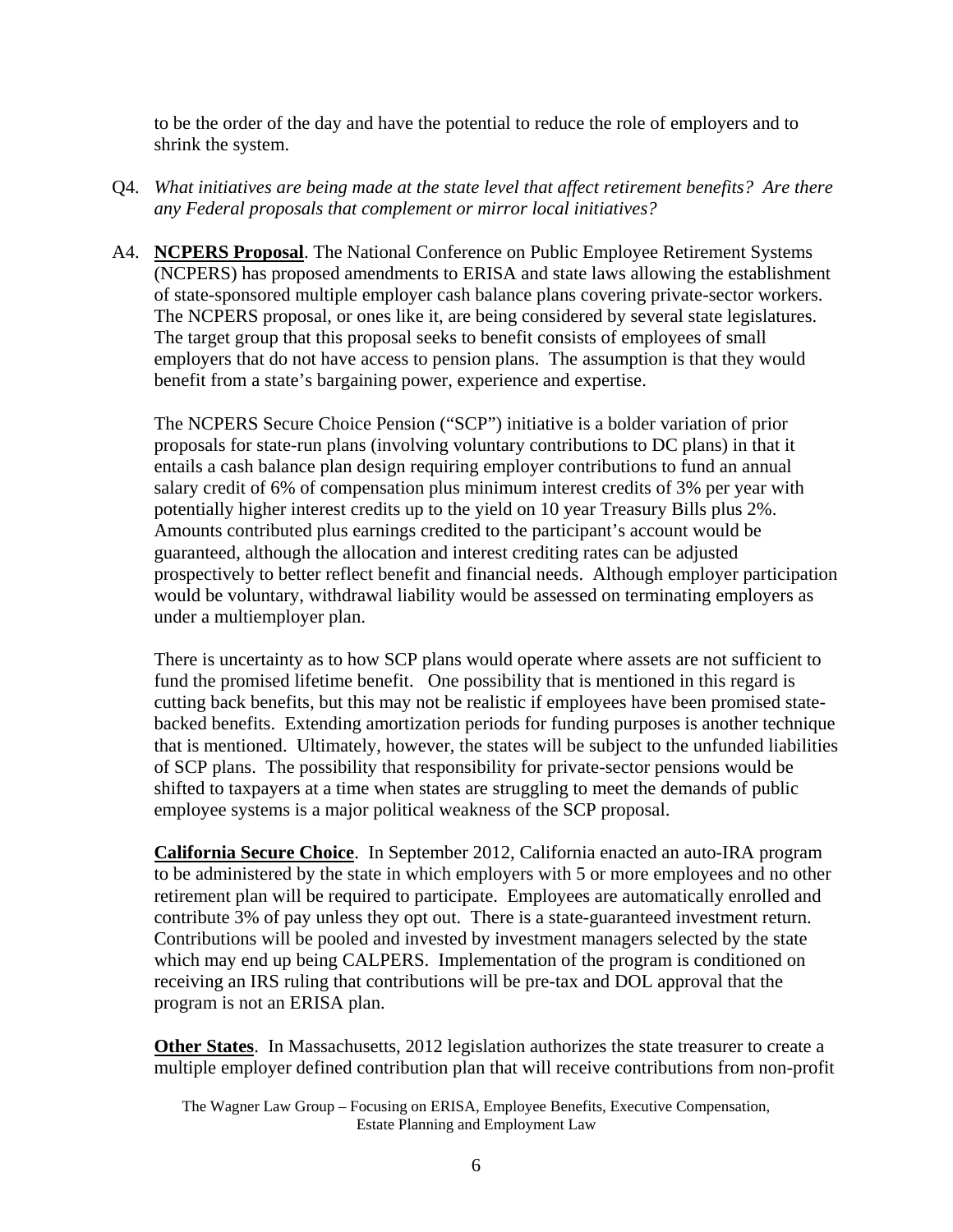employers employing fewer than 20 persons as well as from their employees. The plan will be managed by the treasurer separately from the state's public-employee pension fund and will allow employees to direct the investment of their accounts from an investment menu selected by the treasurer. The Massachusetts legislation requires the treasurer to obtain IRS approval of the plan and to ensure that it complies with ERISA.

According to the National Conference of State Legislatures, Connecticut, Illinois, Maryland, Michigan, New York, Pennsylvania, Rhode Island Washington State, Vermont, Virginia, and West Virginia have also considered pension legislation for private-sector employees, although in some cases such proposals only authorize study of the matter and in others the proposals were defeated or tabled.

**Harkin Proposal**. To help prepare workers for paying basic retirement expenses, Senator Tom Harkin has proposed a new universal retirement system built around the following principles:

- (i) automatic and universal enrollment,
- (ii) a regular stream of income starting at retirement age,
- (iii) financing through the current payroll system by employee and employer contributions and government credits, and
- (iv) management by privately-run, licensed and regulated entities established pursuant to the legislation.

Although expected shortly, there is, as yet, no specific legislative proposal implementing these principles. However, it is understood that the pensions to be paid would be based on a participant's total contributions supplemented by investment performance and government credits for low-wage earners. Participants would be allowed to increase or decrease contributions or to opt out of the system entirely. The proposal is intended to appeal to employers by relieving them of any fiduciary responsibility, although employer participation is mandatory if the employer does not already offer a plan with a minimum level of employer contributions and some level of employer matching contributions to the new plans will be required. The Harkin initiative bears a similarity to current proposals being considered by state legislatures under which state governments would sponsor hybrid defined benefit-type plans covering private-sector workers, except that the new managing entities, dubbed "USA Retirement Funds", take on the role of the state government in managing investments.

#### **Re-Enrollment Default Investments: Bidwell v. University Medical Center**

**Q5.** *Many recordkeepers offer re-enrollment services that require participants to provide new or updated investment instructions for their accounts. Employees who fail to re-enroll are defaulted into a qualified default investment alternative ("QDIA"). Recordkeepers have*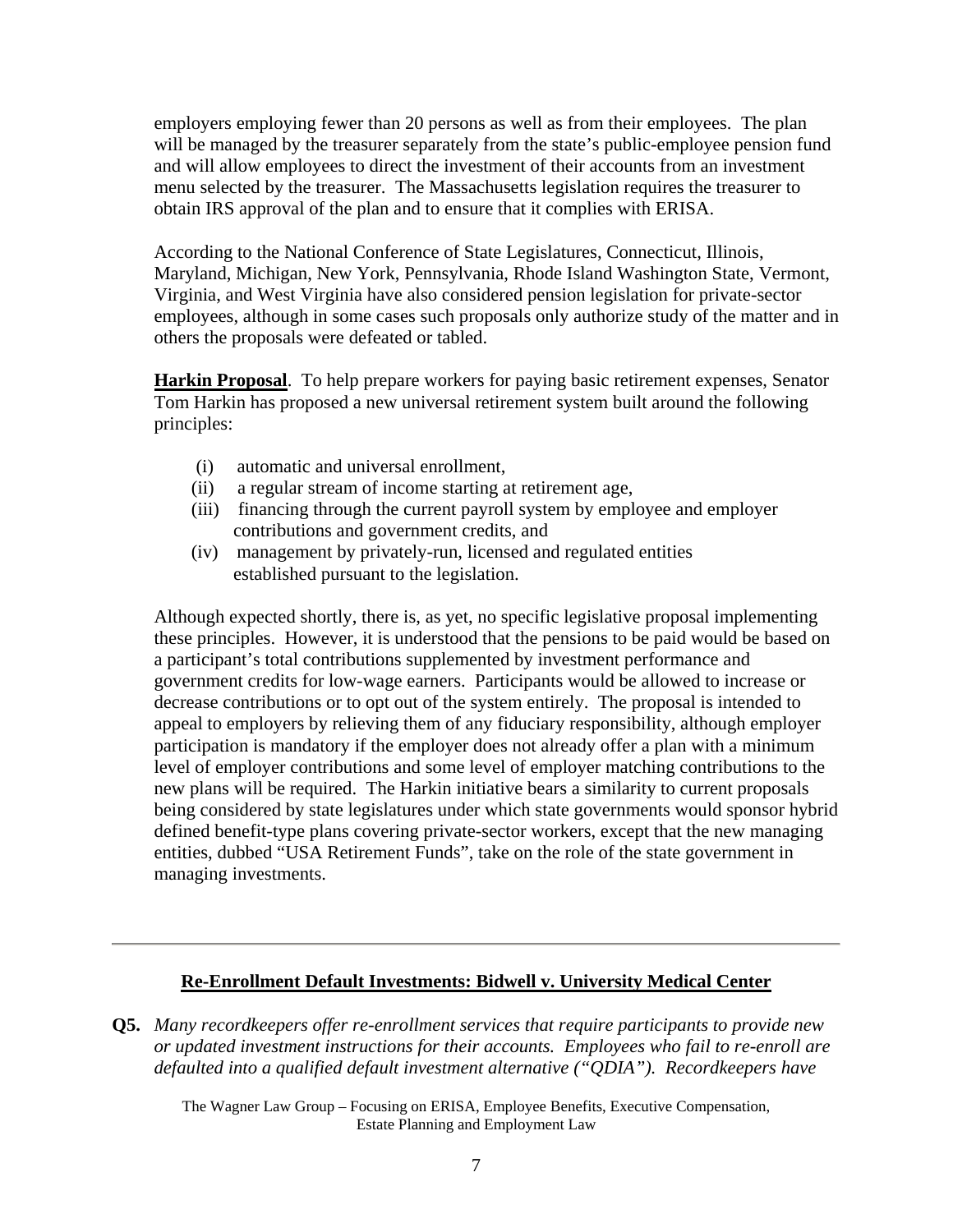*relied on the preamble to the QDIA regulations as legal authority to support the reenrollment default investments. Please explain how a recent court decision will support the practice of re-enrollment default investments.* 

**A5. Preamble to QDIA Regs.** The preamble to the QDIA regulations explains that "it is the view of the Department that nothing in the final regulation limits the application of the fiduciary relief to investments made only on behalf of participants who are automatically enrolled in their plan." The preamble then explains that the QDIA regulations also apply to the failure of a participant to provide investment direction following the elimination of an investment alternative or change in service provider (*i.e.*, plan conversions) as well as any other failure of a participant to provide investment instruction. When a participant has "the opportunity to direct the investment of assets in his or her account, but does not direct the investment of such assets, plan fiduciaries may avail themselves of the relief provided" by the QDIA regulations so long as all of its conditions have been satisfied.<sup>1</sup>

**5th Circuit** *Bidwell* **Case.** In its June 29, 2012 decision in *Bidwell v. University Medical Center*, the U.S. Court of Appeals for the Sixth Circuit relied on the QDIA regulations and its preamble to provide relief for an employer that implemented default investments following a re-enrollment. The facts in *Bidwell* are as noteworthy as the court's legal analysis.

*Facts*. In 2008, the employer changed the default investment under its 403(b) plan from a stable value fund to a target date fund. The employer instructed the recordkeeper to send a notice of the change by first-class mail to all participants who were 100% invested in the stable value fund. The notice also advised these participants that their investments would be moved to the target date fund unless the participants gave instructions otherwise by a specified deadline. Two participants who had affirmatively elected to invest in the stable value fund did not respond by the deadline and were defaulted into the target date fund. When these participants received their next quarterly statement, they directed their investments back into the stable value fund. In the interim, one participant suffered an \$85,000 investment loss; the other participant incurred a \$16,900 investment loss. They filed claims for reimbursement with the plan administrator. After the plan administrator and federal district court rejected the claims, the participants appealed to the  $6<sup>th</sup>$  Circuit.

*Arguments*. On appeal, the participants argued that QDIA regulations should not shield the employer from claims of plan participants who had affirmatively elected to invest in the stable value fund. In other words, because they affirmatively elected into the stable value fund, they had a right to have their investment remain within the stable value fund until they explicitly directed otherwise. In relying upon the preamble to the QDIA regulations,

 $\overline{a}$ 

<sup>&</sup>lt;sup>1</sup> Preamble to final QDIA regulations at 72 Fed. Reg.  $60452$ ,  $60453$  (2007). The preamble also explains that QDIA regulations may also apply when a participant fails to provide investment instructions following a rollover or when the plan administrator has determined that a participant's investment directions are inadequate (*e.g*., if the investment election form does not exist, is illegible or does not provide the information necessary for an effective election).

The Wagner Law Group – Focusing on ERISA, Employee Benefits, Executive Compensation, Estate Planning and Employment Law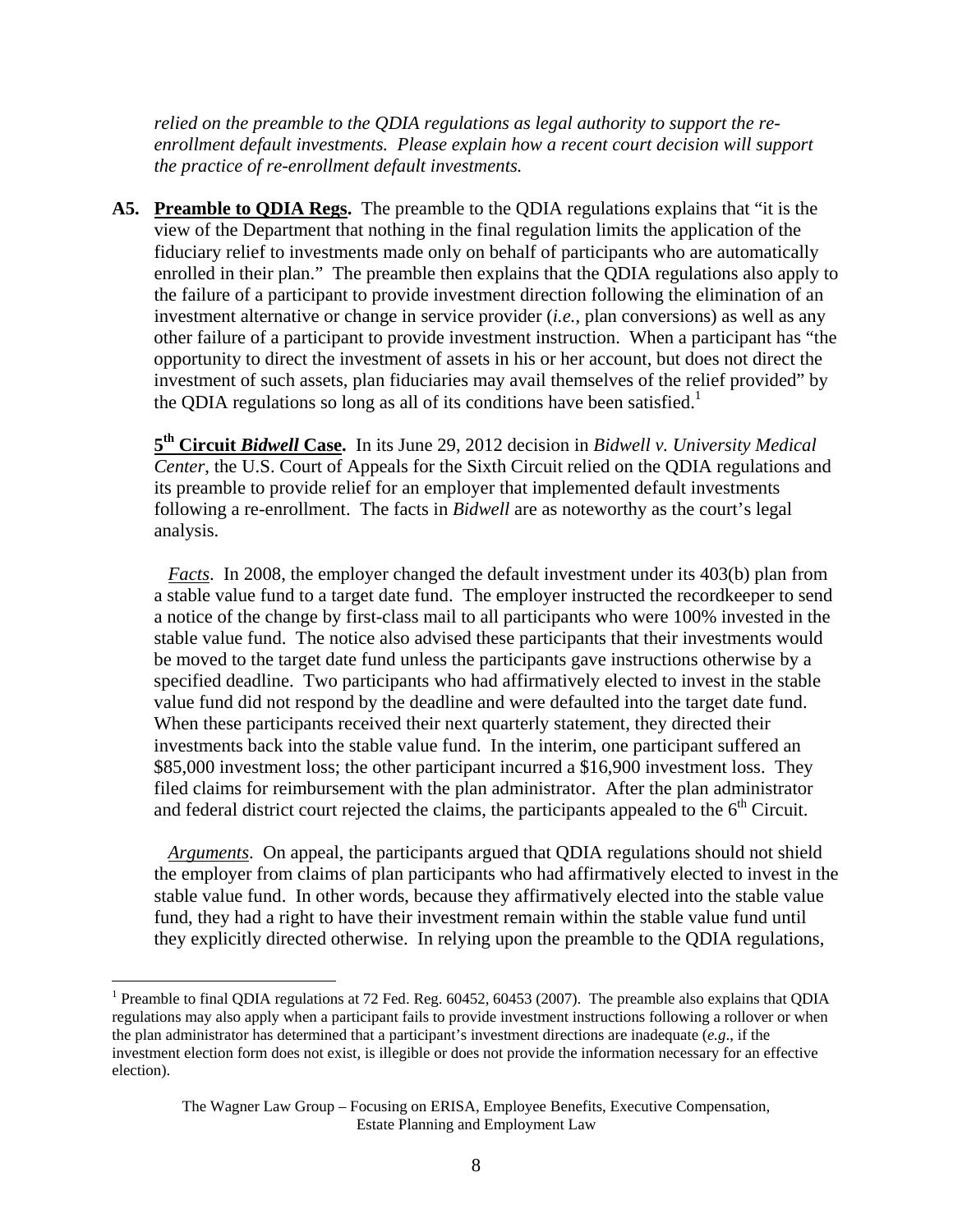the 6<sup>th</sup> Circuit said: "In essence, the DOL explained that, upon proper notice, participants who previously elected an investment vehicle can become non-electing plan participants by failing to respond. As a result, the plan administrator can direct those participants' investments in accordance with the plan's default investment policies and with the benefit of the [QDIA fiduciary liability] protections." The  $6<sup>th</sup>$  Circuit also rejected the participants' argument that the QDIA regulations did not apply to a transfer of funds but only a failure to provide instructions with respect to contributions. Although the participants alleged that they did not receive a QDIA notice, they did not allege that the employer's delivery method was inadequate. In any event, the  $6<sup>th</sup>$  Circuit noted that it is not the actual receipt of notice that is relevant, but the acts of the fiduciary in attempting to ensure that notice is delivered. In this case, it was reasonable for the employer to rely on the dependability of the firstclass-mail system.

I*mpact*. Although the Sixth Circuit's decision is binding in only Kentucky, Michigan, Ohio and Tennessee, it is likely that courts in other jurisdictions will cite it favorably.

#### **408b-2 and 404a-5 Disclosure Aftermath**

- **Q6.** *What should financial advisors be telling their plan sponsor clients now that the 408b-2 and 404a-5 disclosures have been made?*
- **A6. Disclosure Failures**. If a service provider has failed to provide the required 408b-2 disclosures to the plan sponsor, the plan's fee payment to the service provided can be a prohibited transaction. *However*, a plan sponsor can obtain relief from the prohibited transaction penalties by taking steps to cure a known disclosure failure. First, the plan sponsor must make a written request for information, and the delinquent service provider is obliged to respond within 90 days. If the service provider refuses or is unable to respond to the request for information, the plan sponsor must notify DOL no later than 120 days after requesting information, and decide whether to terminate the service arrangement. The DOL has announced that plan sponsors can provide the notice online.<sup>2</sup> In addition, if the requested information relates to future services and is not disclosed promptly after the end of the 90-day period, the plan sponsor is obliged to terminate the service arrangement consistent with the duty of prudence—as expeditiously as possible.

**Fee Reasonableness Now Becomes Key Issue.** All plan sponsors have a specific duty to assure that the plan's fees for investment and administrative services are reasonable. Now that ERISA Section 408(b)(2) requires investment vendors and recordkeepers to provide comprehensive fee information, plan sponsors have a corresponding responsibility to review and understand this information. Thus, as a practical matter, the fiduciary bar is being raised for plan sponsors to evaluate the reasonableness of the service provider's

 $\overline{a}$ 

<sup>&</sup>lt;sup>2</sup> See July 18, 2002 EBSA News at  $\frac{http://www.dol.gov/ebsa/newsroom/2012/EBSA071812.html}{http://www.dol.gov/ebsa/newsroom/2012/EBSA071812.html}$ . The online notice website is at http://www.dol.gov/ebsa/regs/feedisclosurefailurenotice.html.

The Wagner Law Group – Focusing on ERISA, Employee Benefits, Executive Compensation, Estate Planning and Employment Law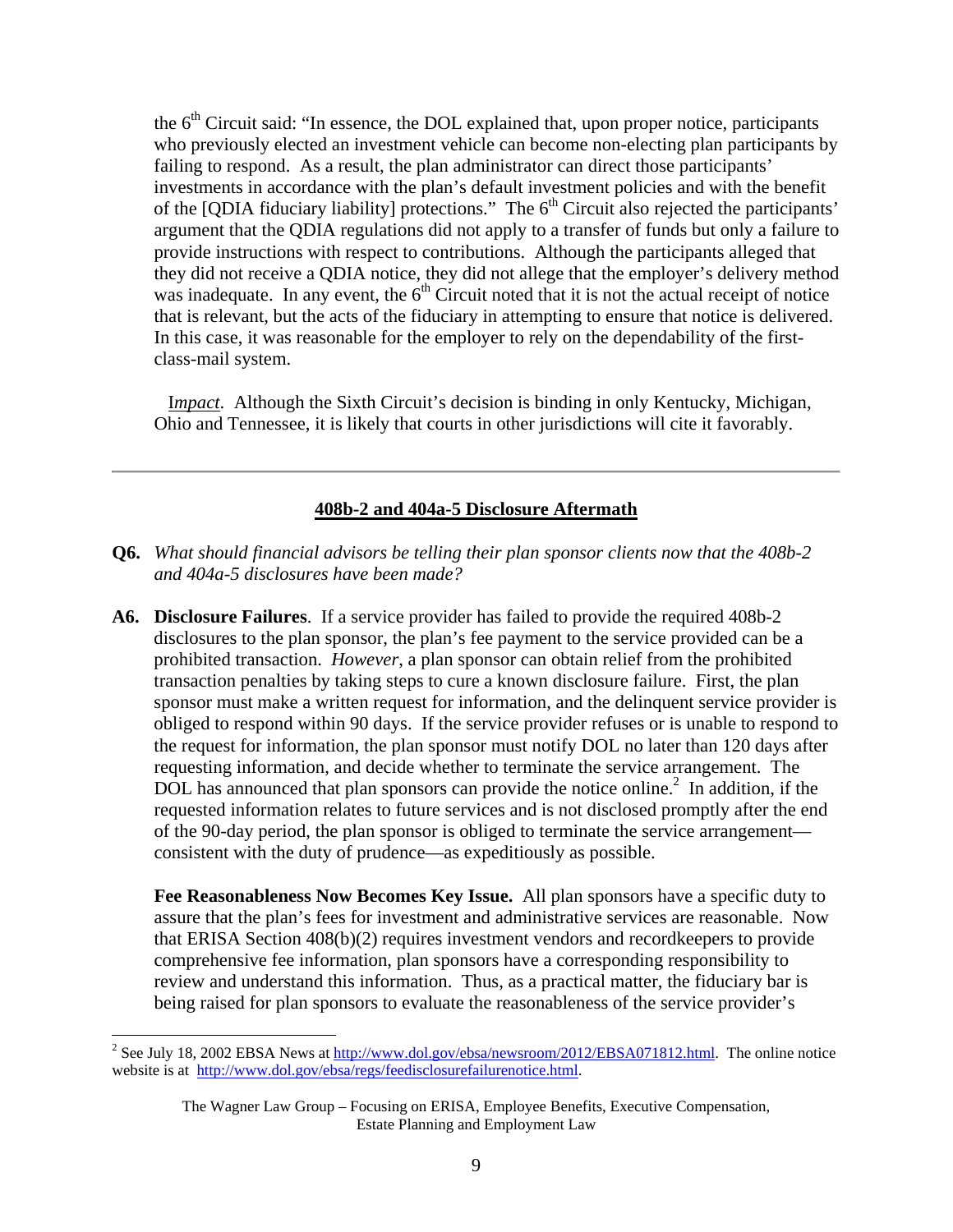compensation. One of the keys to making a proper evaluation is establishing a prudent fee review process, which will most likely require plan sponsors to ask for additional information beyond what is included in a service provider's 408(b)(2) fee disclosures.

**Fee Policy Statement.** It is now standard practice for plans to maintain an investment policy statement or IPS. Like an IPS, plan sponsors should seriously consider establishing and adopting a fee policy statement or FPS. The written procedures maintained in a formal FPS can give plan sponsors the procedural discipline necessary to conduct a proper view of a plan's fees and services. The plan's FPS should be customized to the plan's circumstances and objectives, and the FPS's procedures should complement the plan's IPS procedures. That is to say, the plan's review under the IPS should be coordinated with the plan's review under the FPS. And like an IPS, a solid FPS can help plan fiduciaries demonstrate that they are acting with the procedural prudence required under the law.

**Value Proposition.** Rather than seeking a service provider with low fees, plan sponsors should seek out the service provider with the best "value proposition." In order to evaluate the reasonableness of the service provider's fees, the plan fiduciary should make appropriate inquiries about the service offering. Is the service provider genuinely committed to helping both the plan sponsor and the plan participants on an ongoing basis? If so, is the service provider willing to make that commitment in writing? Consistent with DOL's guidance, a service provider's fees should always be evaluated in light of the services provided. Plan fiduciaries should make an effort to work with service providers that are open and forthcoming about the types of services they offer and the fees for such services.

**Fee Disclosures to Participants.** If a plan sponsor has fee-related concerns because of the reaction of participants to the fee disclosures, the plan sponsors may need assistance from advisors in meeting or communicating with participants in order to clarify the investment and fee information with educational materials. The plan sponsor may also need assistance in enhancing its fiduciary review process.

#### **Brokerage Accounts**

- **Q7***. In light of the DOL's original and revised guidance on offering brokerage accounts under 401(k) plans, what should plan sponsors be concerned about?*
- **A7.** There is no bright line test for determining whether the proper fiduciary review of brokerage accounts has been undertaken, or whether "sufficient information" has been disclosed. It will be a facts and circumstances analysis, case by case. However, financial advisors should help their plan sponsor clients maintain good documentation of efforts to satisfy the unique rules applicable to brokerage windows.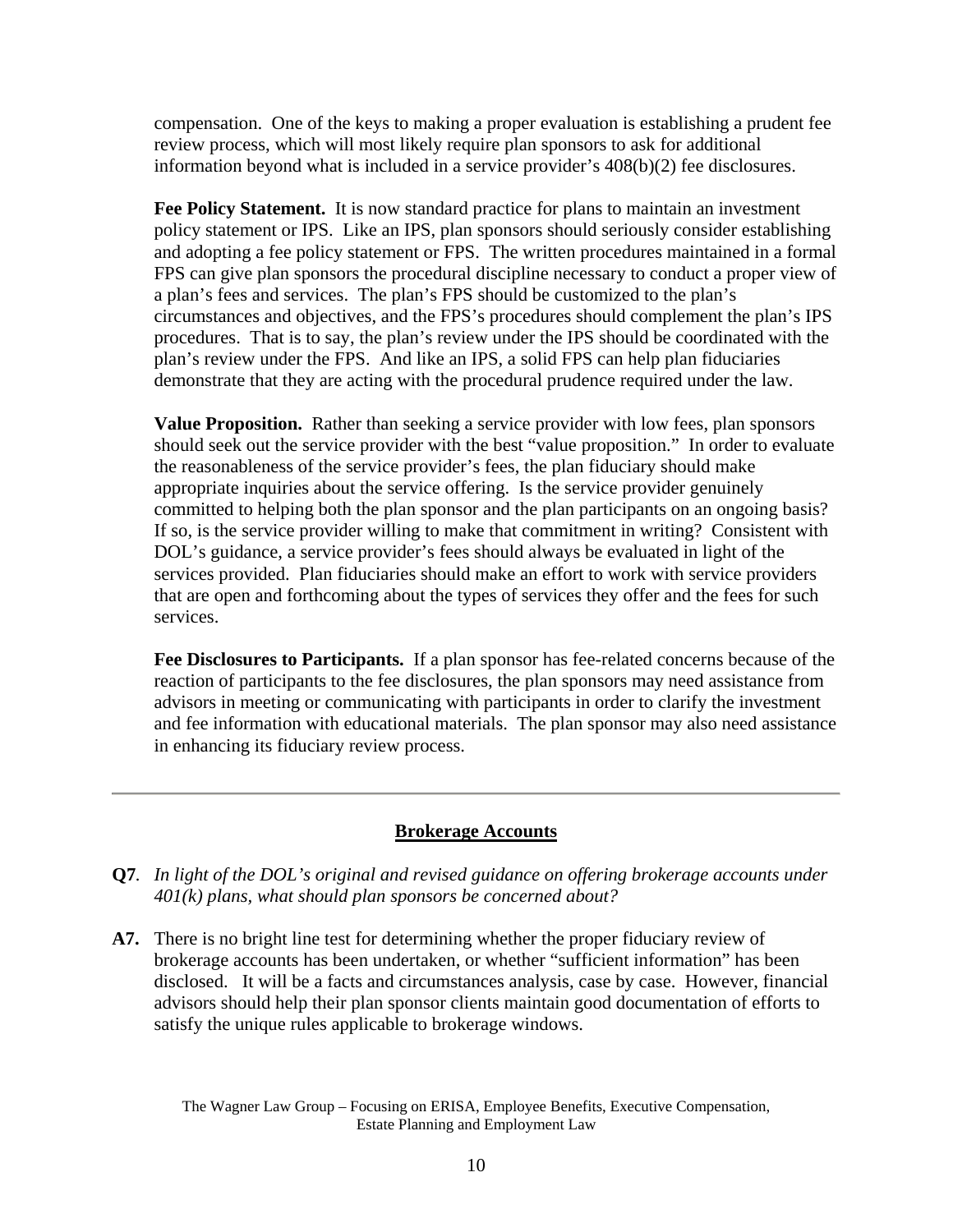**Original FAB.** On May 7, 2012 the DOL issued a Field Advice Bulletin ("FAB") that was intended to primarily clarify the participant disclosure requirements.<sup>3</sup> Nevertheless, the FAB included a question and answer ("Q&A") that imposed an "affirmative obligation" on a plan sponsor to examine the investments available within brokerage account and determine whether any should be treated as a designated investment alternative ("DIA"). The Q&A was controversial and the retirement industry persuaded the DOL to revise it.

**Revised FAB.** On June 30, 2012 the DOL revised the FAB to eliminate the "affirmative obligation" duty to examine the investments available within brokerage account.<sup>4</sup> However, the revised FAB explains that the general ERISA duties of prudence and loyalty would require consideration of the nature and quality of services provided in connection with the brokerage account. In addition, a plan's failure to offer any DIA (as a means to avoid the disclosure rules for DIAs) would "raise questions" under those ERISA fiduciary duties. The DOL intends to further examine the fiduciary obligations of plan sponsors with brokerage accounts.

**Implications.** In light of the revised FAB, here are some of the more important points for financial advisors to remember when assisting their plan sponsor clients:

- Where a plan sponsor has determined a brokerage account would be a prudent investment option for the participants, financial advisors should assist with the implementation.
- Even though brokerage windows are not subject to the specific DIA disclosure requirements (*e.g*., benchmarking or performance data), financial advisors should be prepared to help with the following general disclosure requirements for brokerage accounts offered by a plan:
	- o A general description of the brokerage account that includes how investment instructions are to be provided, special restrictions or limitations if any, how the brokerage window is different from the plan's DIA, and to whom questions may be directed.
	- o Detailed fee and expense information that is chargeable to the participant's account rather than on a plan-wide basis, including commissions and per-trade charges.
	- o Preparation of quarterly fee statements that include a description of the related services.
- Financial advisors should be careful to provide accurate brokerage account information requested by their plan sponsor clients. Although the plan sponsor is ultimately responsible for compliance with the participant disclosures, the plan sponsor is not liable where there has been reasonable and good faith reliance on information provided by service providers.

1

 $3$  FAB 2012-02 (May 7, 2012). DOL's participant disclosure regulations are published at 29 CFR 2550.404a-5 with conforming changes to the ERISA Section 404(c) regulations at 29 CFR 2550.404c-1.

<sup>4</sup> FAB 2012-02R (July 30, 2012).

The Wagner Law Group – Focusing on ERISA, Employee Benefits, Executive Compensation, Estate Planning and Employment Law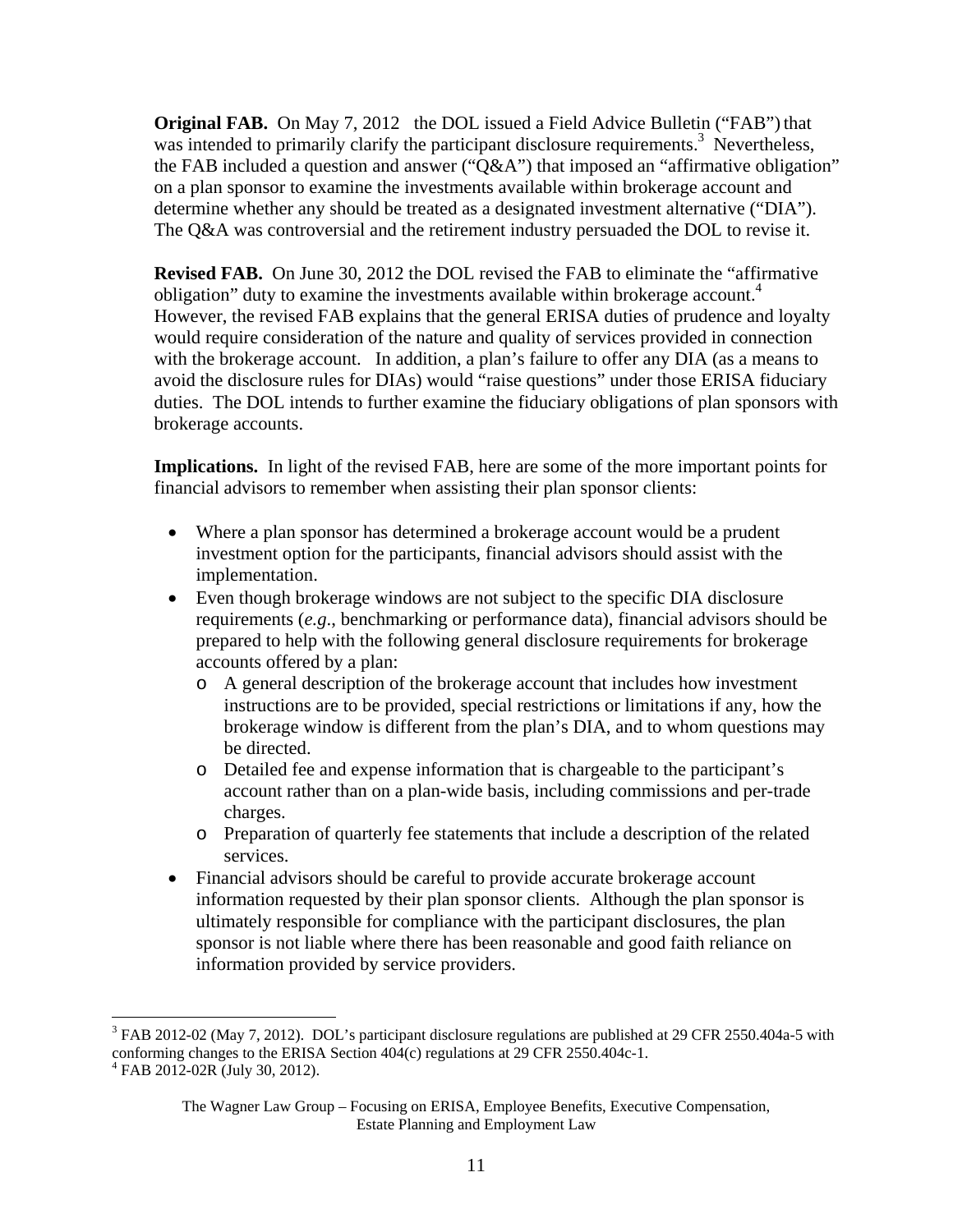## **Capturing IRA Rollovers**

- **Q8.** *How can a financial advisor accept rollover assets from 401(k) participants when the financial advisor serves as an investment advice fiduciary for the plan sponsor*?
- **A8.** A fiduciary advisor can accept rollover assets from participants where the financial advisor has been engaged as a non-fiduciary advisor when the rollover-related services are offered to the participant.

**Rationale.** With regard to the same retirement plan, a financial advisor may serve as a fiduciary in some instances (*e.g*., advising the plan sponsor) and as a non-fiduciary in other instances (*e.g*., educating a plan participant). A financial advisor who offers rolloverrelated services to participants in a non-fiduciary capacity is not subject to the ERISA restrictions that otherwise apply to those services delivered to the plan in a fiduciary capacity. In determining whether a financial advisor is acting in a fiduciary capacity when communicating with participants, three factors come into play.

- (i) whether financial advisor's communications take place in a plan setting;
- (ii) whether the financial advisor is using plan-related authority in making the communication; and
- (iii) whether the communication is primarily related to the plan.

With these three factors in mind, the following steps should be taken to demonstrate the financial advisor is acting in a non-fiduciary capacity in offering rollover services to participants.

**Communication Setting.** A financial advisor's communications regarding the rollover services should be made in a non-plan related setting. Therefore, the financial advisor should not discuss, promote, or offer rollover services at any plan meetings conducted by the plan sponsor. At these plan meetings, the financial advisor cannot discuss the advisability of taking a plan distribution or rolling over funds to an IRA. However, the financial advisor can discuss the availability of rollover distribution features in a plan as an element of plan education. The advisor can follow up at one-on-one meetings with plan participants on certain rollover topics.

**Plan Sponsor's Role.** The plan sponsor should confirm in writing (*e.g.*, by means of an investment advisor agreement or confirmation letter) that the financial advisor's rollover services are unrelated to any services it provides to the plan sponsor or plan. Consistent with this understanding, the plan sponsor should not endorse or encourage the use of the financial advisor's rollover services.

**Participant's Role.** The financial advisor must not suggest in any way that the participant is obligated to work with the financial advisor. Rather, the participant must understand that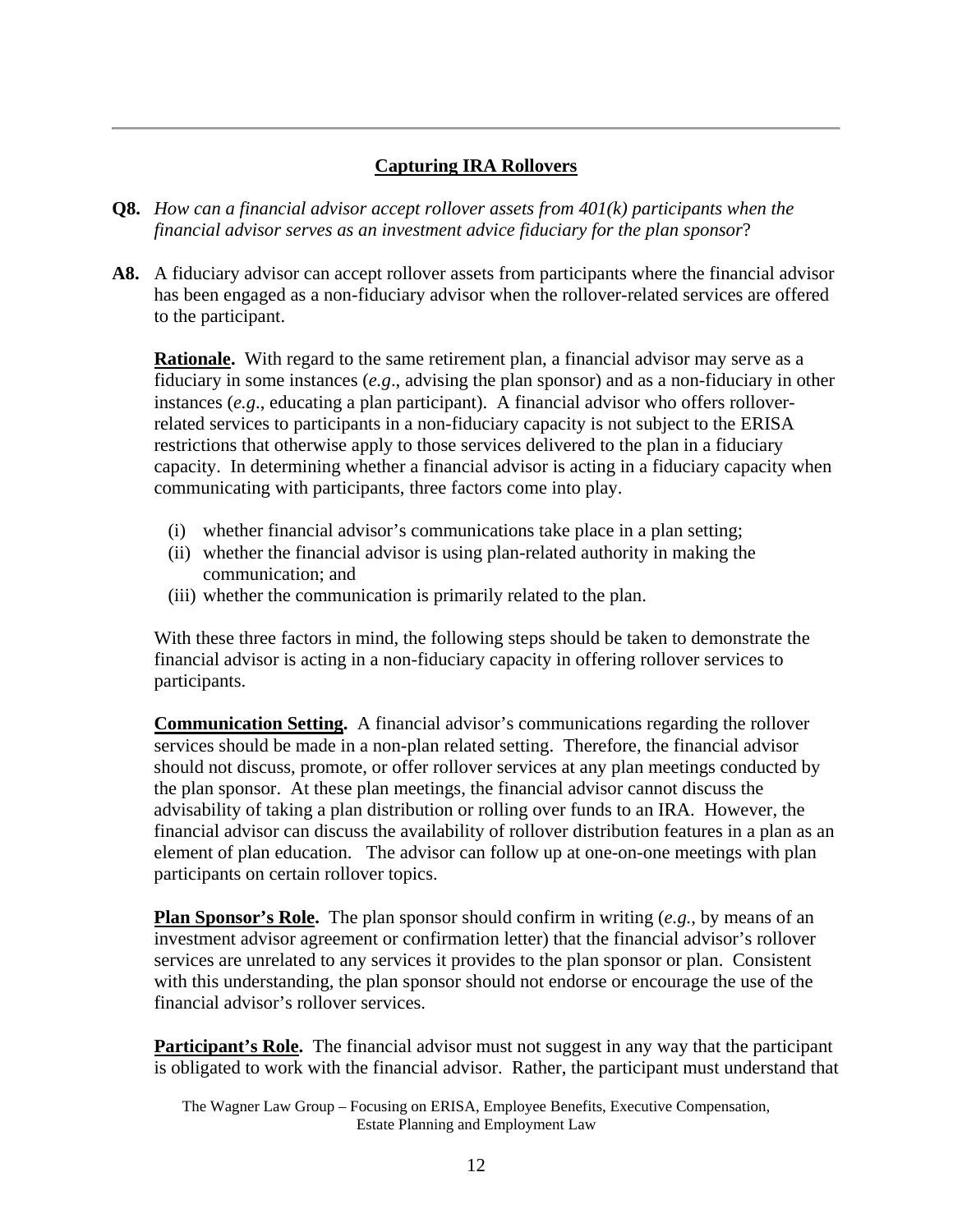the rollover services are not associated with the plan and the financial advisor is not offering the rollover services in a fiduciary capacity. To confirm this understanding, the participant should sign an acknowledgment form.

**Non-Plan Assets.** ERISA would not apply to a participant's assets held outside the plan sponsor's plan. Thus, a financial advisor serving as an investment advice fiduciary for the plan sponsor could accept and manage the non-plan assets. For this purpose, the participant's outside assets would include assets held in an IRA or another employer's retirement plan.

**Pending Changes.** Notwithstanding the controversy that its initial proposal generated, the DOL is anticipated to expand the definition of investment advice fiduciary. In connection with that proposal, the DOL has requested comments on whether "investment advice" should include recommendations related to taking plan distributions. Thus, it is possible that the final regulation relating to fiduciary advice may change the conditions under which a financial advisor may accept rollover assets from 401(k) participants when the financial advisor serves as an investment advice fiduciary for the plan sponsor.

## **New Areas of Potential Litigation**

- **Q9.** *We know that we live in a litigious society. We further know that Americans are woefully underprepared for retirement. Can you put yourself in the shoes of our advisors and TPAs and tell us where you believe liability exists in our industry and where litigation will be focused in the next few years?*
- **A9.** *Effect of 408(b)(2) Regulations*. Before considering new areas of liability, we should think about the impact recent developments will have on existing liability theories. The predominant threats of litigation in the last decade have been stock drop cases and excess fee cases. The new disclosures required by ERISA Section 408(b)(2) are likely to highlight conflicts of interest and compensation payments that were previously hidden, which may be used to support such claims.

The new 408(b)(2) rules became effective July 1, 2012, and all plan sponsors must now receive comprehensive disclosures from their service providers concerning the hard-dollars and soft-dollars (such as 12b-1 fees) that they receive as compensation. These disclosures are designed to support the plan sponsor's fiduciary duty to manage plan fees, and to ensure that they understand the indirect or "hidden" compensation of providers. If these tools are not utilized to negotiate competitive fees, the 2012 case of *Tussey v. ABB, Inc.* shows that a plan sponsor may be held liable. Further, the DOL has issued pronouncements to the accounting industry that plan auditors should be looking for  $408(b)(2)$  compliance, or lack thereof, as part of the annual audit process.

Going forward, the new  $408(b)(2)$  fee disclosures will force plan sponsors to monitor and benchmark all plan service provider compensation, both direct and indirect. If there are